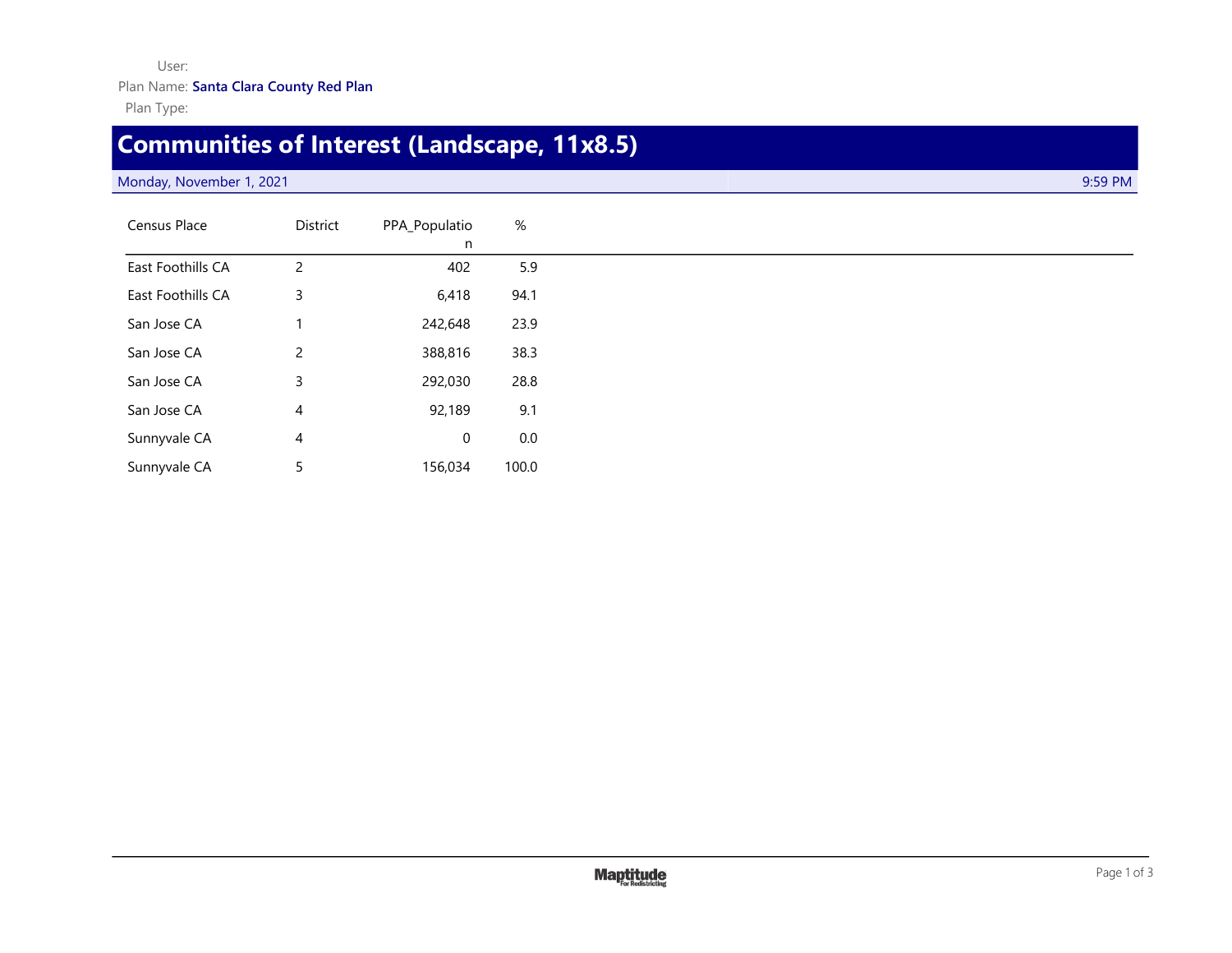| -- Listed by District             |         |
|-----------------------------------|---------|
| PPA_Populatio                     | $\%$    |
| n                                 |         |
| 242,648                           | 23.9    |
| 361,142                           |         |
| East Foothills CA (part)<br>402   | 5.9     |
| 388,816                           | 38.3    |
| 407,244                           |         |
| East Foothills CA (part)<br>6,418 | 94.1    |
| 292,030                           | 28.8    |
| 378,841                           |         |
| 92,189                            | 9.1     |
| $\mathbf 0$                       | $0.0\,$ |
| 392,662                           |         |
|                                   |         |
|                                   | 372,008 |